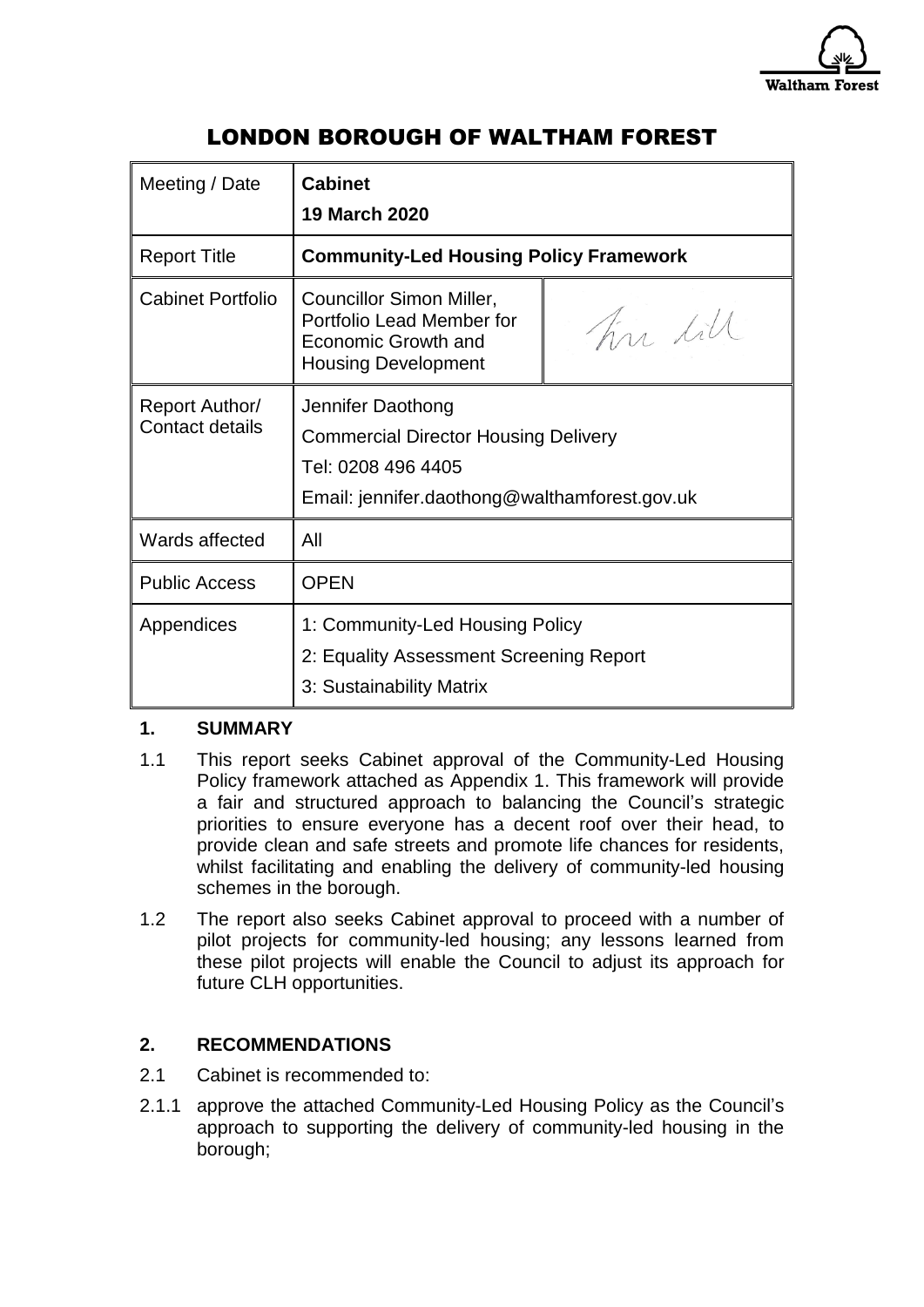

- 2.1.2 approve a soft market testing exercise of the Central Parade site for a community-led housing scheme with a minimum required return to the Council to cover the £1m cost of appropriation of the site and all costs incurred and committed by the Council on the project to planning permission stage;
- 2.1.3 approve the marketing of the Central Parade site for community-led housing, subject to a positive result from the soft market testing exercise;
- 2.1.4 delegate authority to the Strategic Director Economic Growth and Housing Delivery, in consultation with the Director of Housing, Strategic Director Finance and Governance, and Portfolio Lead Member for Economic Growth and Housing Development, to agree terms for the disposal of the Central Parade site for community-led housing;
- 2.1.5 delegate authority to the Strategic Director Economic Growth and Housing Delivery, in consultation with the Director of Housing, Strategic Director Finance and Governance, and Portfolio Lead Member for Economic Growth and Housing Development, to agree terms for the disposal of land adjacent 73 Kings Road E11 and land adjacent 100 Claude Road E10 for housing development.

## **3. PROPOSALS**

## **Background**

- 3.1 Community-led housing (CLH) is housing developed by, with and for community-led organisations, and controlled by the same organisations. Community-led housing is not a single type of housing development or tenure, there is a range of delivery methods that can be clasisfied as community-led housing. The main criteria for a CLH project is that the community must be integrally involved throughout the process in key decisions and in the long term ownership, management or stewardship of the homes. The Community-Led Housing Policy appended to this report sets out what qualifies as Community-led housing.
- 3.2 The Government has been promoting community-led housing as a means of increasing housing supply. It launched a Community Housing Fund (CHF) in December 2016 and allocated the first £60m to local authorities in England according to the level of second home ownership in the boroughs. Waltham Forest was allocated £36,750, which the Council has mostly used to help capacity build communityled housing groups, funding events and grants to local community-led housing groups.
- 3.3 In July 2018 the Ministry of Housing, Communities and Local Government (MHCLG) announced a £163m Community Housing Fund (CHF). In January 2019 the Mayor of London published a prospectus for the £38m Community Housing Fund allocated to London. Competition for land in London is particularly acute given London's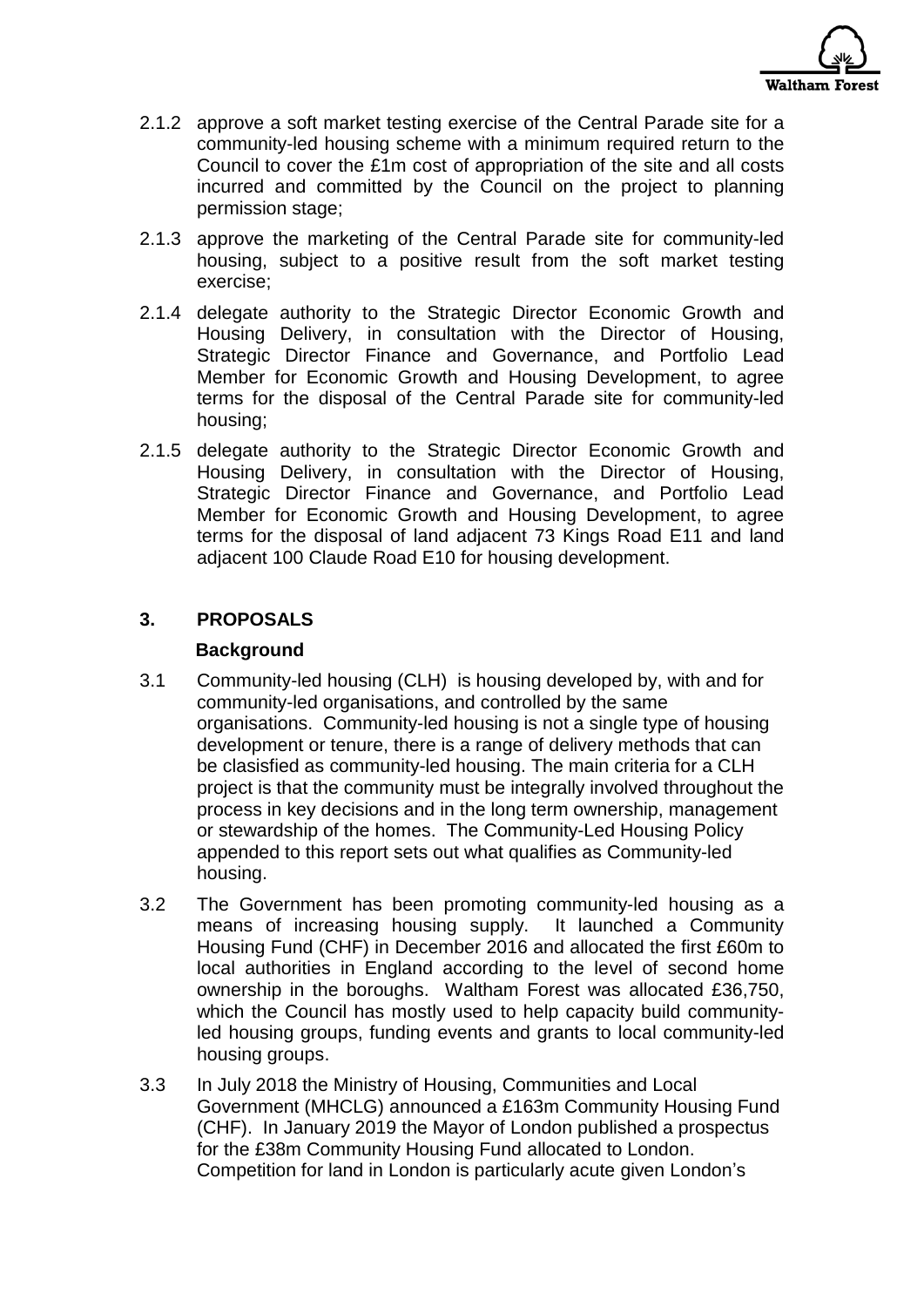

place within the global economy, meaning that land values can be particularly challenging in enabling community led housing to be brought forward. This London Community Housing Fund is available to support communities to develop new affordable housing in the form of revenue support, capital grants, and development finance on a loan basis, to March 2023 or until fully allocated.

- 3.4 The Mayor of London has included support for community-led housing in the London Housing Strategy and draft London Plan, and the Greater London Authority (GLA) supports the Community-led Housing London Resource and Advice Hub that provides support to groups and local authorities in London. The Council is working with the Hub to develop the borough specific policy with the expectation that this policy will then be used as good practice guide for other local authorities.
- 3.5 Interest in community-led housing has been increasing in the borough, with a number of groups actively seeking the Council's support to help deliver community-led housing schemes. The Council has made public commitments to support community-led housing in the borough, and officers and Members have been engaging with groups on an ad hoc basis to determine how the Council could enable community-led housing proposals. Most groups have advised that they are looking for the Council's assistance in securing a developable site as the critical path to delivering a community-led housing project, and in some instances, have expressed specific interest in Council-owned sites.
- 3.6 It should be noted that while community-led housing can and does contribute to new supply, currently only a very small proportion of new homes in the country are delivered as community-led housing. The Council has a duty to and has been operating a Self-Build Register since April 2016, which now has 588 individuals and 15 groups registered seeking self-build opportunities in the borough. There has been one community-led housing scheme in Waltham Forest - the Headway Self Build Group was supported by housing association Clarion to build 10 homes, completed in 2015, on a garage site owned by the association. The Council providing support for community-led housing could increase the proportion of community-led housing homes in the borough over the medium to longer term.
- 3.7 The Council recognises the value in, and is supportive of, communityled housing as a vehicle to bring forward additional housing supply, particularly where CLH groups are able to offer an approach that will enable sites that would otherwise not come forward for development to deliver housing. It is estimated that circa 23% of new homes in London over the next 10 years will be built on small sites (smaller than a quarter of a hectare)<sup>1</sup> that are not attractive to developers and housing associations so need other methods of delivery. Increasing support for community-led housing, including the Community Housing Fund, could make this a viable form of housing delivery on small sites. Community-

1

<sup>&</sup>lt;sup>1</sup> The London Plan (Intend to Publish Version December 2019)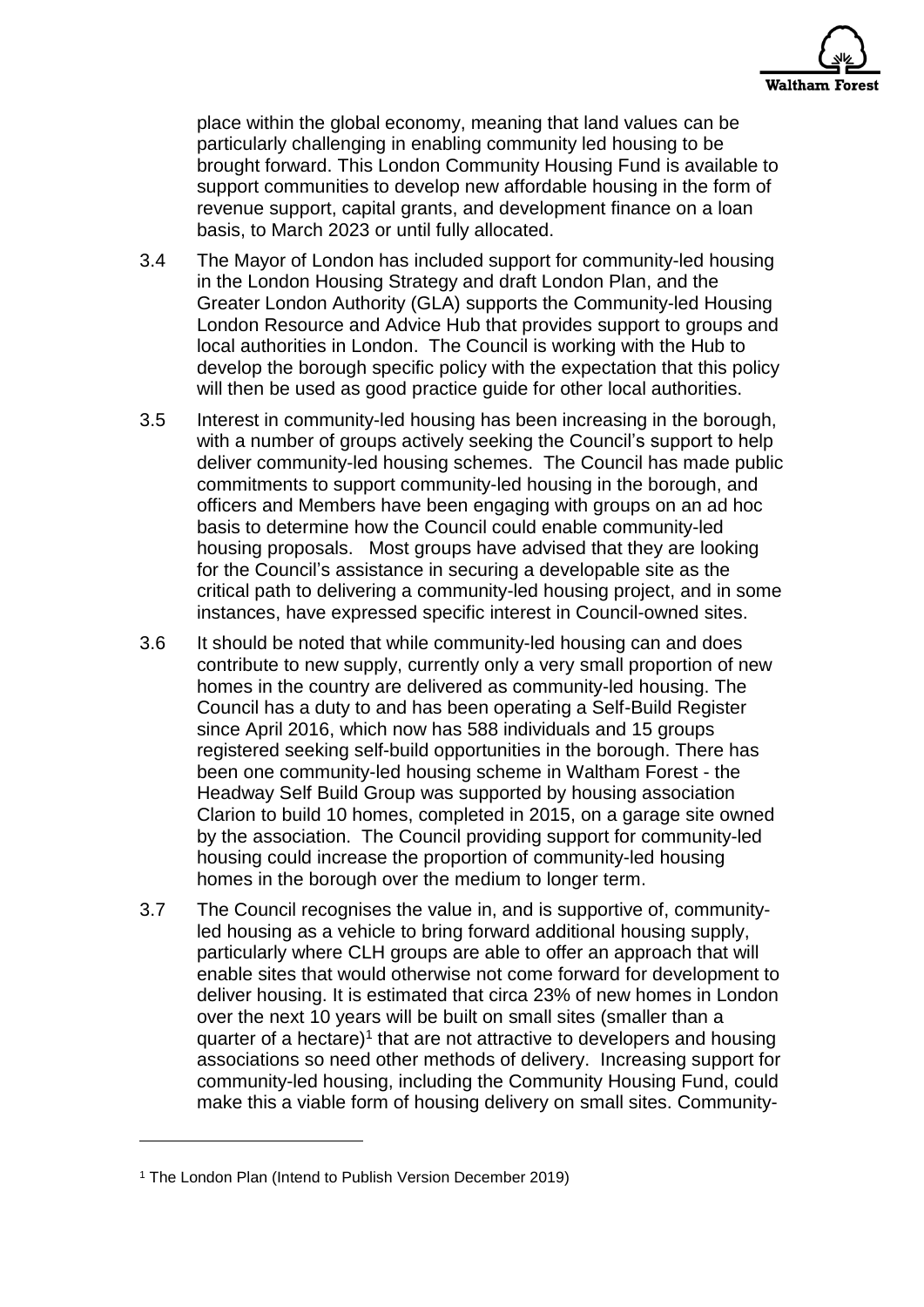

led housing can and does contribute to meeting local housing needs, with most groups seeking to provide affordable homes as they cannot meet their housing needs on the open market.

- 3.8 For these reasons, the Council has stated it will actively support groups looking to deliver community-led housing in **Housing Futures: A Decent Roof for All**, the Waltham Forest Housing Strategy 2019-24 approved by Cabinet and published in March 2019. The measures of success of this policy as set out in the Housing Strategy Delivery Plan include ensuring that sites are identified for community-led housing, working to enable a pilot community-led housing project to be delivered, and adoption of a Council policy on community-led housing.
- 3.9 The Community-Led Housing Policy attached as **Appendix 1** to this report provides a framework for how the Council will support community-led housing in the borough. This covers signposting to groups and agencies that provide support including the Greater London Authority (GLA) sponsored London CLH Hub; help with capacity building; support to access funding and sites; and making Council land available, where appropriate, to support community-led housing projects in the borough.

#### **Strategic Asset Management Plan and development opportunities**

- 3.10 It should be noted that the Council is subject to resource pressure and council land is used to meet a range of statutory objectives such as meeting our homelessness duty to homeless households and the borough-wide strategic objectives to ensure everyone has a decent roof over their heads; to provide clean and safe streets and to promote life chances for residents. The Council's Property Transformation Strategy, Strategic Asset Management Plan (SAMP), and Property Procedure Rules set out priorities and processes for how the Council manages its property assets to support Council objectives. Sites considered suitable for homebuilding other than strategic regeneration projects (where housing is part of or an enabler of a mixed use development) will first be considered for the council homebuilding programme which increases the number of homes to meet the need of households on the Council's housing register – particularly at social rented levels, and sites not considered viable for the Council to deliver either directly or through its development company Sixty Bricks, will be considered for release for community-led housing development.
- 3.11 For this reason, the community-led housing policy applies the following principles in relation to making council land available:
	- that the Council will make land available that has been declared surplus to council requirements;
	- that such opportunities will be competitively tendered to ensure the Council achieves best consideration;
	- that the Council will continue to seek Best Value this assessment will include an assessment of social value and financial return, and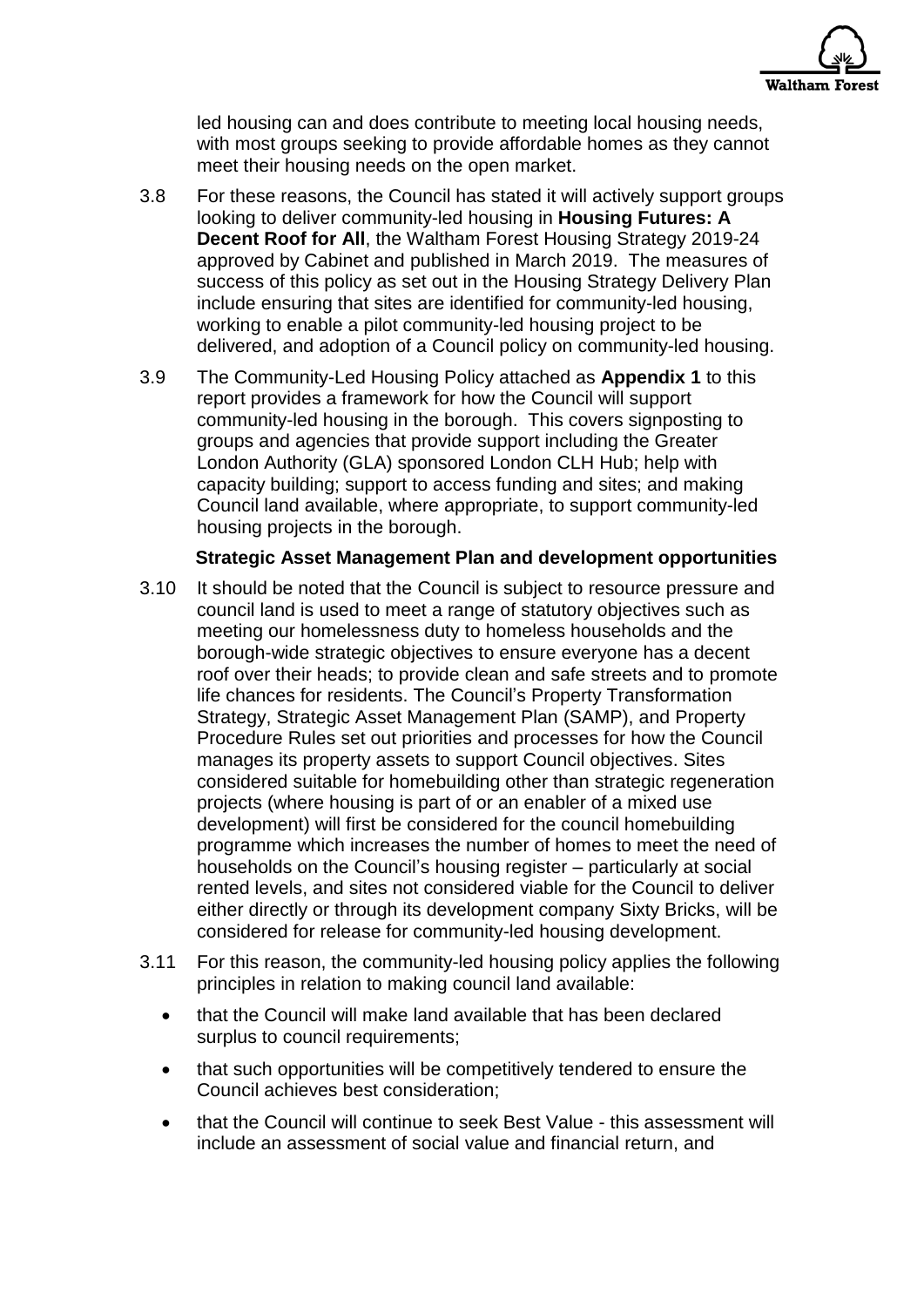

minimum financial thresholds to be met as part of this process will be made clear as part of any competition;

- that the Council will require all community-led housing to be delivered as affordable housing (for rent and ownership);
- that the Council will require legal protection for the long term affordability of the homes;
- that the Council will have 'step in' rights to complete delivery of new homes.

## **Support offered**

- 3.12 The level of support for community-led housing will vary from signposting individuals and groups to agencies and organisations that provide support; through to providing development opportunities on council-owned land that has been declared surplus to requirements, in keeping with the Council's Property Procedure Rules. The Council's terms and conditions will vary with the level of support and will be secured through Memorandum of Understanding (MoU), Heads of Terms (HoT), and legal agreements.
- 3.13 The Council has previously provided support for capacity building through grants to four groups, funded from the 2016 Community Housing Fund allocation to the borough. The Council will support groups to access technical support and funding from other sources including the London CLH Hub and the Community Housing Fund, for community-led housing projects in the borough.
- 3.14 In keeping with the Council's commitment to supporting community-led housing and the principles set out in the CLH policy framework attached at Appendix 1, the Council will be advertising for disposal sites which may be suitable for community-led housing.

#### **Pilot sites**

1

- 3.15 The Council put forward a number of Housing Revenue Account (HRA) sites for the GLA's Small Sites Small Builders programme. This programme is intended to help bring forward for development small sites in public ownership and invigorate new sources of supply including small developers, housing associations and community led housing. The programme provides support to 'unlock' sites for housing development.
- 3.16 Two council sites put forward for this programme, land adjacent 73 Kings Road E11 and land adjacent 100 Claude Road E10, will be advertised on the GLA portal<sup>2</sup> for affordable housing with preference for community-led housing, in March 2020, with detailed bid packages to include criteria for assessing community-led housing bids.

<sup>2</sup> https://www.london.gov.uk/what-we-do/housing-and-land/land-and-development/small-sites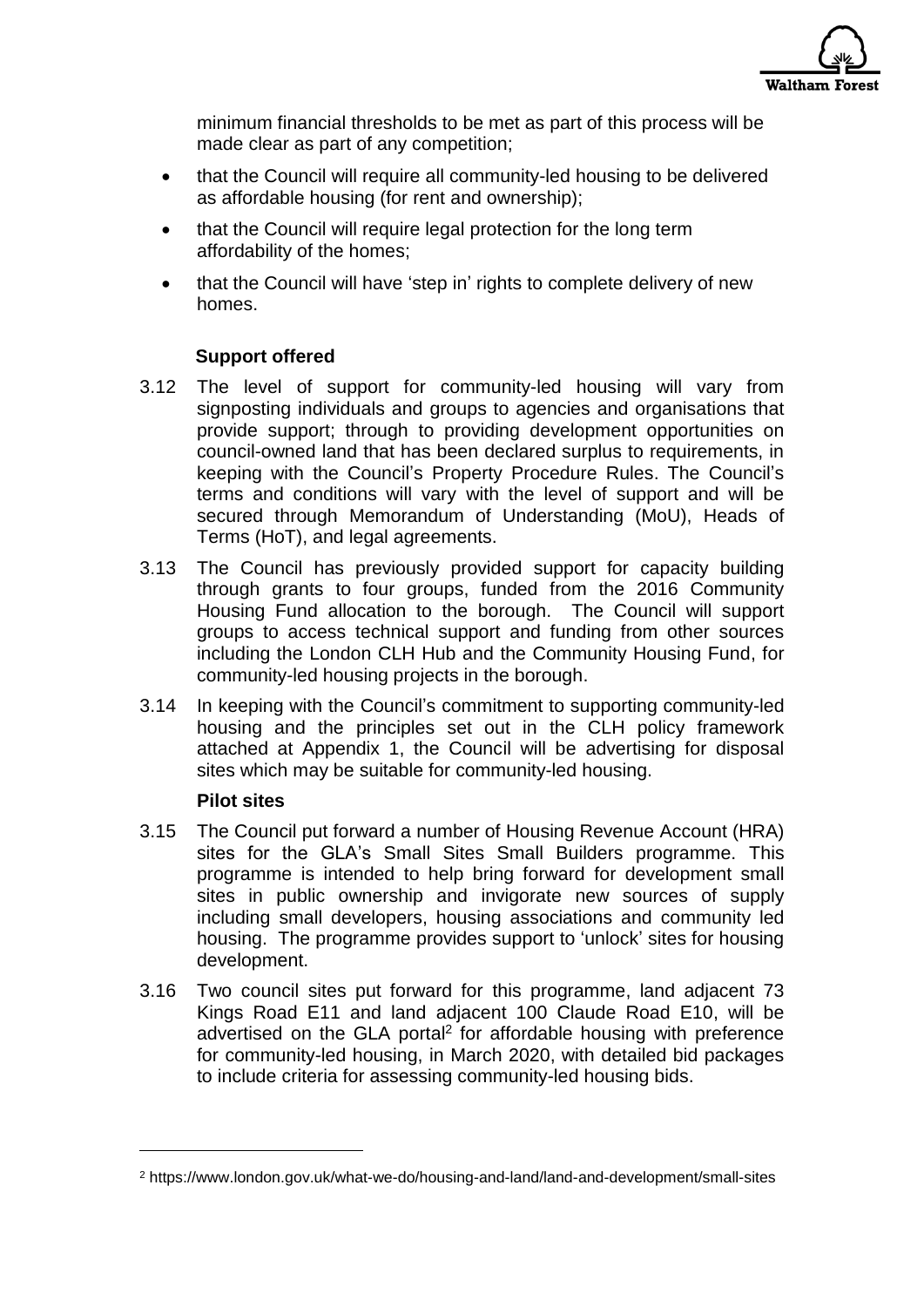

3.17 These two sites and the soft market testing exercise outlined below will pilot the community-led housing policy framework, with bid assessment criteria based on the policy assessment and selection criteria. This pilot will provide a first test of and should help refine the community-led housing policy framework.

### **Soft market testing exercise**

- 3.18 In March 2019 Cabinet approved a project to regenerate Central Parade, Hoe Street E17. This project includes the redevelopment of the garages at the rear of the site to deliver new homes. The Council bid for and was allocated £664,000 from the GLA Small Sites Small Builders programme to help unlock the site for development. Work has progressed on the project and a planning application for a development of 19 flats with commercial space on the ground floor was submitted in December 2019.
- 3.19 In order to try to establish the appetite and ability of community-led housing groups to meet quite stringent requirements in terms of capital receipts and prescribed development, officers will undertake a soft market testing exercise with community-led housing groups being asked to submit outline proposals for a community-led development within the required financial return and planning application parameters.
- 3.20 Should this soft market testing result in interest from more than one community-led housing group in the project, a more formal competitive bidding process will be undertaken to select a community-led housing group to take on the development of this site. Should there not be any interest from community-led housing groups to take on this project it will remain a Council development project as previously approved by Cabinet.

#### **Next Steps**

- 3.21 The Council will be making opportunities available for community-led housing projects along the following timelines, with delivery timescales for planning applications and constructing the new homes to be agreed with successful bidders:
- 3.22 **Land adjacent 73 Kings Road E11** (Leytonstone ward)

| • Bid Package sign off    | February 2020                |
|---------------------------|------------------------------|
| • Marketing on GLA Portal | March to May 2020 (12 weeks) |

- Bid Assessment and decision June 2020
- Agree terms and milestones September 2020
- Legal agreements December 2020
- Planning permission and construction (to be agreed)
- 3.23 **Land adjacent 100 Claude Road E10** (Grove Green ward)
	- Bid Package sign off February 2020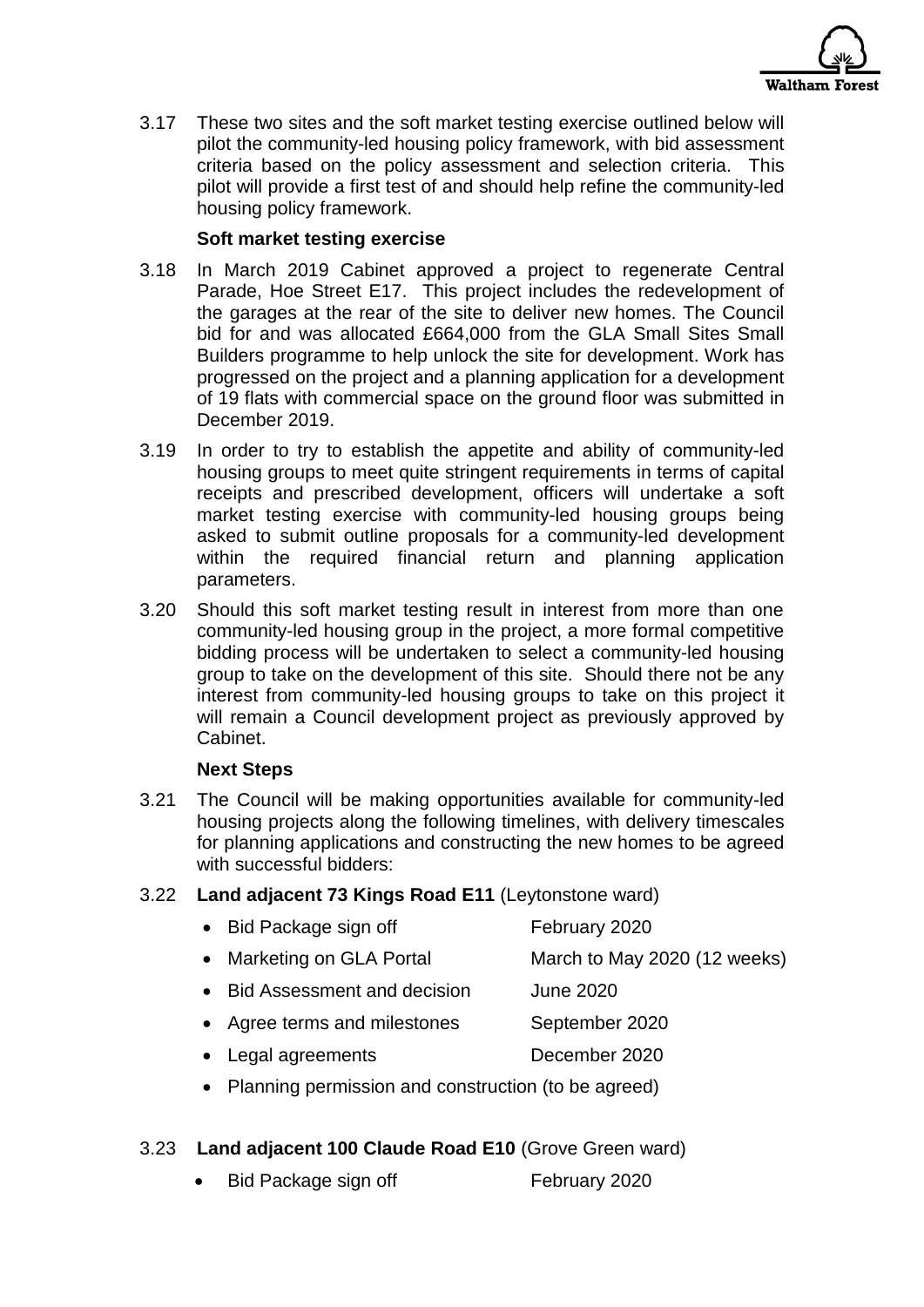

- Marketing on GLA Portal March to May 2020 (12 weeks)
	- Bid Assessment and decision June 2020
- Agree terms and milestones September 2020
- Legal agreements December 2020
- Planning permission and construction (to be agreed)

## 3.24 **Land at Central Parade, Hoe Street E17** (Hoe Street ward)

(Soft Market Testing Exercise)

- Market testing questionnaire sign off March 2020
- Soft market testing with CLH groups April 2020 (4 weeks)
- Market testing outcome and decision May 2020

(Marketing for CLH, subject to soft market testing outcome)

| $\bullet$ | Bid Package sign off               | <b>June 2020</b>            |
|-----------|------------------------------------|-----------------------------|
| $\bullet$ | Marketing                          | July - Sept 2020 (12 Weeks) |
| $\bullet$ | <b>Bid Assessment and decision</b> | October 2020                |
| $\bullet$ | Agree terms and milestones         | December 2020               |
| $\bullet$ | Legal agreements                   | March 2021                  |
| $\bullet$ | Delivery (Construction)            | September 2022              |

3.25 The Council will continue to look for opportunities to provide support for community-led housing projects on sites that have been declared surplus to council requirements. These will be subject to Council policy and procedure in relation to disposal of council property assets, to include consideration for disposal for community-led housing development, as set out in 3.10 to 3.12 above.

## **4. OPTIONS & ALTERNATIVES CONSIDERED**

4.1 The Council could choose to not provide any dedicated support for community-led housing in the borough. However, this would be a missed opportunity to facilitate an increase the number of new affordable homes in the borough through a wider variety of delivery methods than at present.

## **5. SUSTAINABLE COMMUNITY STRATEGY PRIORITIES (AND OTHER NATIONAL OR LOCAL POLICIES OR STRATEGIES)**

5.1 Community-led housing can contribute to increasing the supply of good quality affordable homes - Decent Roof priority; in sustainable communities managed by local residents - Clean and Safe Borough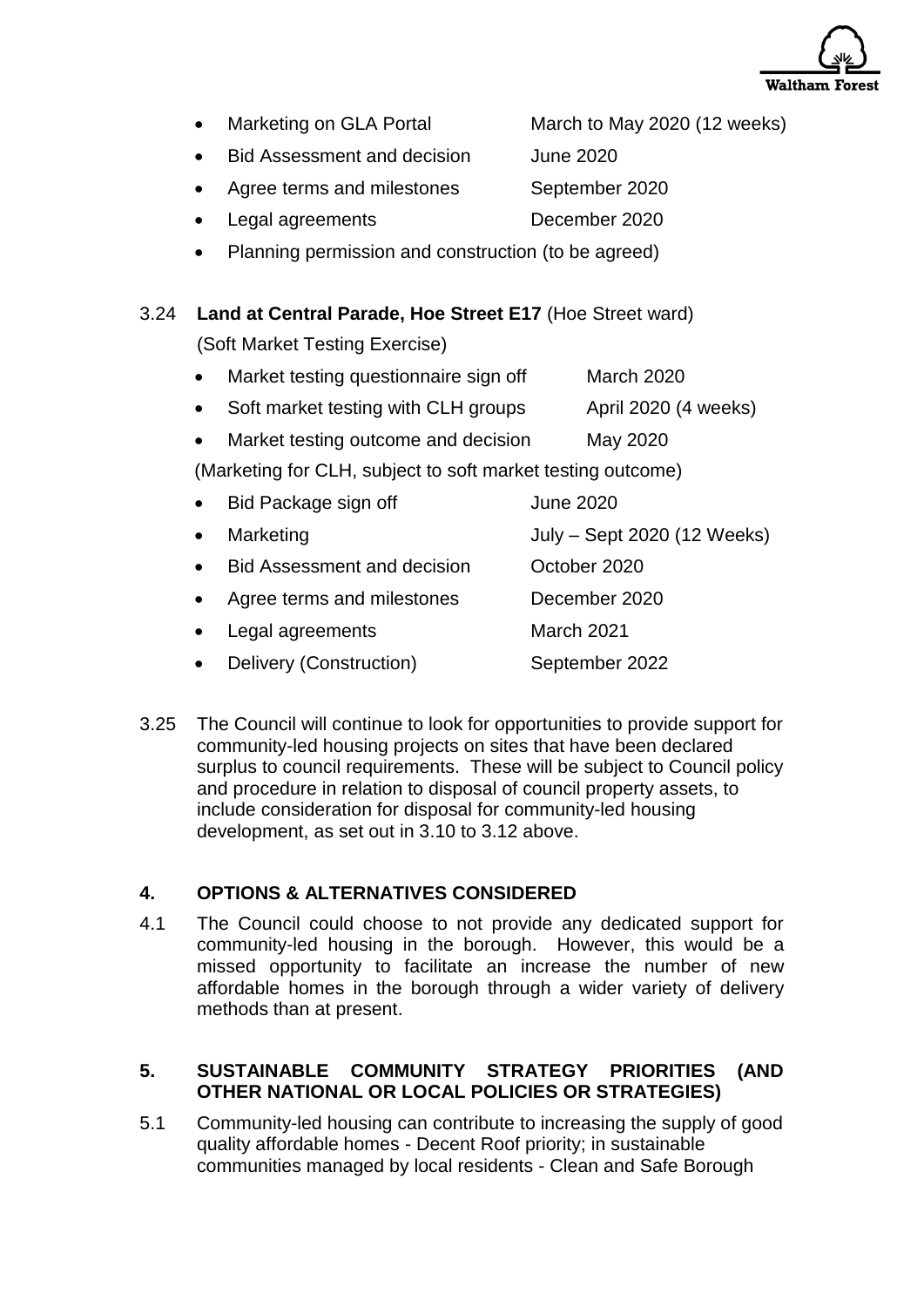

priority; and through the delivery process skill up CLH group members - Improving Life Chances priority.

5.2 Community-led housing is also about empowering residents to take more control of decisions in relation to meeting their housing needs. Support from the Council will help provide a wider social benefit from residents creating homes and communities in line with the Council's Creating Futures corporate strategy principles of new ways of working, new relationships with our communities, and people focused services.

## **6. CONSULTATION**

- 6.1 The Council held a public seminar and workshop on community-led housing in December 2017. The individuals and groups at the seminar requested Council support in the form of information and advice including on legal structures for delivering community-led housing; facilitating networking and workshops; securing developable land; securing funding and providing funding guarantees; and with (town) planning.
- 6.2 A community-led housing seminar was held in November 2018 in the Lea Bridge Road library in response a request from the Lea Bridge ward Members.
- 6.3 A local community-led housing networking group meeting organised by officers was held in April 2019 and all the groups and community-led housing advocates who attended agreed that this should be a regular event. The draft policy was discussed with CLH groups and other CLH advocates at a networking event on 25 February 2020.

## **7. IMPLICATIONS**

#### **7.1 Finance, Value for Money and Risk**

- 7.1.1 There are no immediate direct financial implications arising from this report. Financial implications arising from specific development projects will be assessed as part of each specific development project. The overall policy framework includes provision for the assessment of best value in the round, providing a mechanism for the establishing of financial thresholds that must be met by bidders.
- 7.1.2 Funding of activities to support community-led housing to date has come from the government's Community Housing Fund allocation of £36,750 to Waltham Forest. This has been used to pay for events such as the public seminar and to provide capacity building grants to a number of groups.
- 7.1.3 As the level of Council support for community-led housing increases there will be financial implications in terms of the cost of officer resources supporting CLH groups and projects in the borough.
- 7.1.4 In March 2019 Cabinet approved capital costs for the regeneration of Central Parade to include the development of 19 dwellings on the garages site. This included a £1m appropriation of the site from the Housing Revenue Account (HRA) to the General Fund. Should a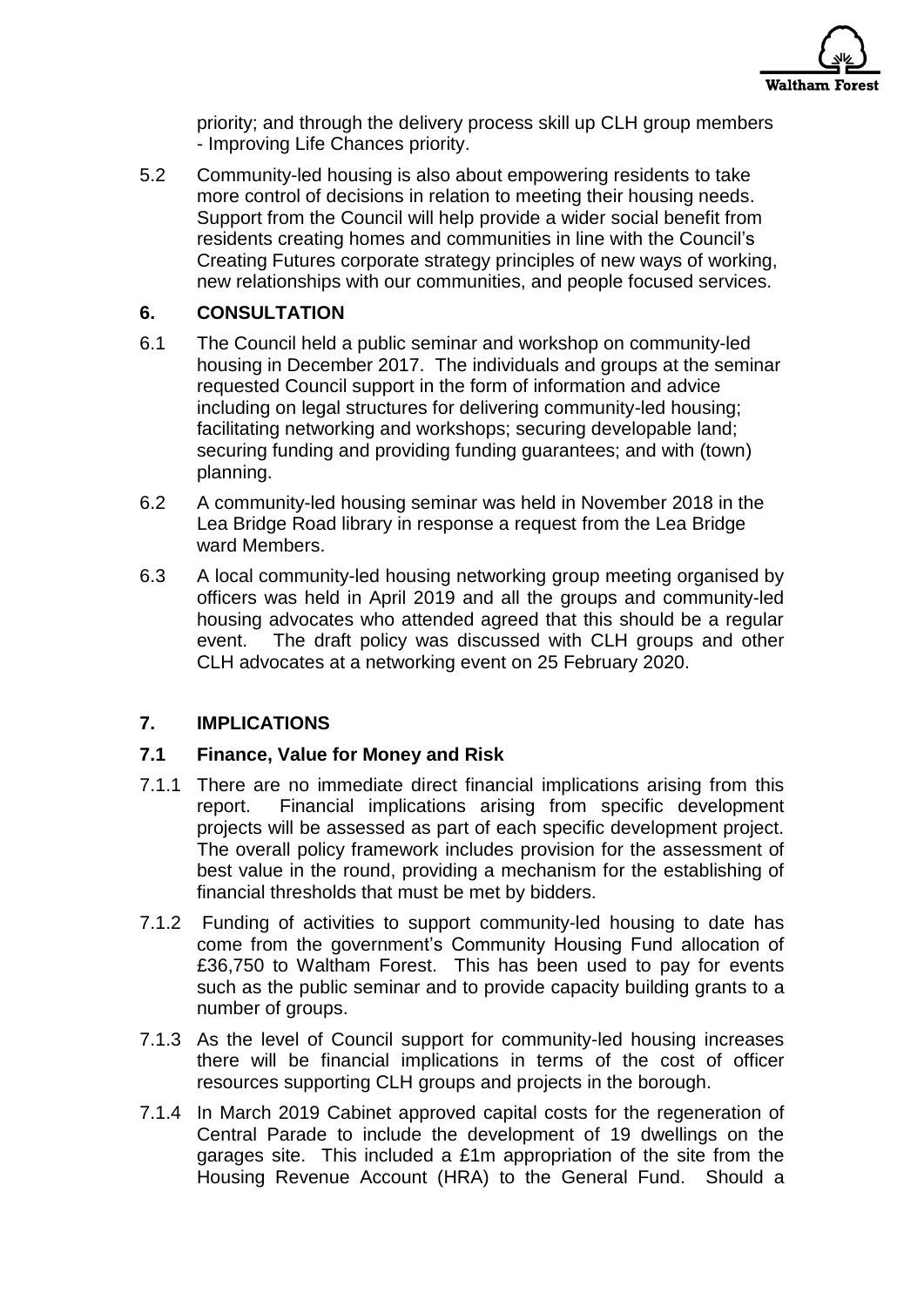

community-led housing scheme replace the council scheme the Council will need to recover the £1m appropriation cost and all fees spent to the date of disposal, currently estimated at circa £250k, from the transfer of the scheme to a CLH group.

7.1.5 There will be all the risks associated with housing development projects and potentially more, community-led housing groups may not have the skills required to deliver and manage a housing development. These risks can be managed through a number of methods, for example the Council could require community-led housing groups to partner with developers such as housing association registered providers to mitigate some delivery risks, where appropriate. The GLA Small Sites Small Builders programme has templates, including legal agreements, the Council could use to help mitigate risks of nondelivery of Council supported community-led housing projects. The Council will require 'step in' rights on council land disposals to take over projects to ensure delivery of the new homes.

#### **7.2 Legal**

- 7.2.1 The Self-build and Custom Housebuilding Act 2015 (as amended by the Housing & Planning Act 2016) places a duty on all local authorities:
	- to establish and maintain a register of individuals and associations wanting to build such housing in their local authority area;
	- to have regard to this register when carrying out their planning, housing, land disposal and regeneration functions; and
	- to give suitable planning permission in respect of enough serviced plots of land to meet the demand for self-build and custom housebuilding in the authority's area arising in each base period.
- 7.2.2 The Community-Led Housing Policy is a non-statutory document and therefore does not require formal public consultation (though some public engagement has taken place as set out in Section 6 of this report) or a resolution of Full Council in order to adopt it. The Council has the general power of competence under section 1 Localism Act 2011 and ancillary powers under section 111 Local Government Act 1972 to do anything, which is calculated to facilitate or is conducive or incidental to the discharge of any of its functions.
- 7.2.3 The Council has the power to dispose of land under s123 Local Government Act 1972 provided it obtains best consideration reasonably obtainable for the land.
- 7.2.4 The Council has the power to dispose of housing land under s32 Housing Act 1986 and provided it falls within the General Consents issued by the Secretary of State. Disposal of vacant land falls within one of the General Consents.
- 7.2.5 Any disposal of land to facilitate Community Led Housing must be in accordance with the Council's Property Procedure Rules.

#### **7.3 Equalities and Diversity**